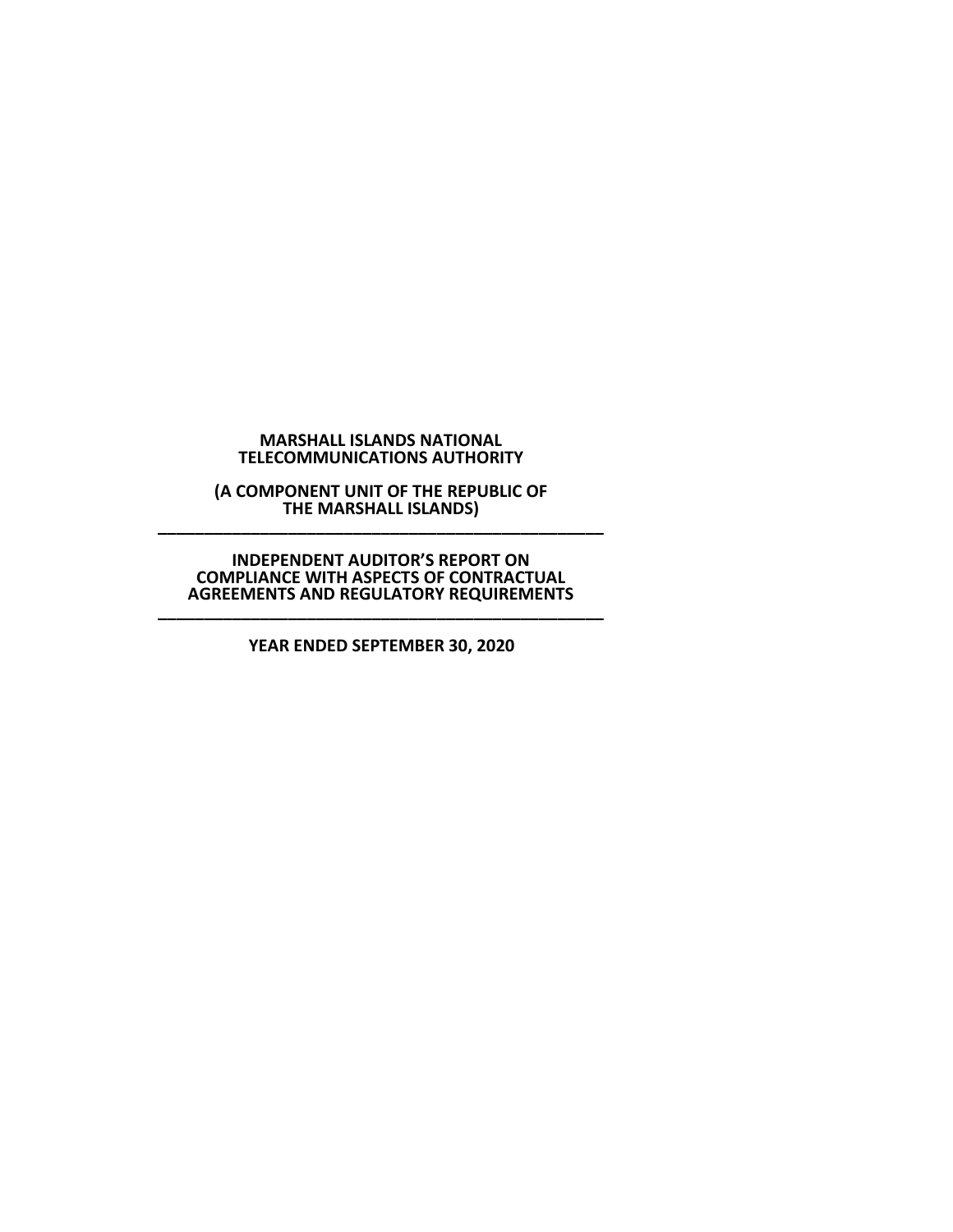

Deloitte & Touche LLP 361 South Marine Corps Drive Tamuning, GU 96913 USA

Tel: +1 (671) 646-3884 Fax: +1 (671) 649-4265

www.deloitte.com

## **INDEPENDENT AUDITOR'S REPORT ON COMPLIANCE WITH ASPECTS OF CONTRACTUAL AGREEMENTS AND REGULATORY REQUIREMENTS**

Board of Directors Marshall Islands National Telecommunications Authority:

We have audited, in accordance with auditing standards generally accepted in the United States of America and the standards applicable to financial audits contained in *Government Auditing Standards* issued by the Comptroller General of the United States, the financial statements of the Marshall Islands National Telecommunications Authority (NTA), which comprise the statement of net position as of September 30, 2020, the related statements of revenue, expenses and changes in net position, and of cash flows for the year then ended, and the related notes to the financial statements, and have issued our report thereon dated May 14, 2021. In accordance with *Government Auditing Standards*, we have also issued our report dated May 14, 2021, on our consideration of NTA's internal control over financial reporting and on our tests of its compliance with certain provisions of laws, regulations, contracts and grant agreements and other matters. No reports other than the reports referred to above and our Schedule of Findings and Responses related to our audit have been furnished to management.

In connection with our audit, we noted that NTA failed to comply with the terms, covenants, provisions, or conditions of their loan, grant, and security instruments as set forth in 7 CFR Part 1773, *Policy on Audits of Rural Utilities Service Borrowers*, §1773.33 and clarified in the Rural Utilities Service (RUS) policy memorandum dated February 7, 2014, insofar as they relate to accounting matters as enumerated below:

## Finding No. 1

Criteria: Section 5.12, *TIER Requirement*, of the RUS Loan Agreements stipulates that NTA shall maintain a TIER rate of 1.5 from December 31, 2012 until maturity of the loans.

Condition: For the year ended September 30, 2020, NTA achieved a 1.4 average TIER ratio.

Auditee Response: Two new revenue streams were launched in the second quarter of financial year 2020 - the 4GLTE and the unlimited GSM plan. The 4GLTE revenue stream and the 2/3G VSAT neighbor islands capital projects were launched and implemented over time in financial years 2017 and 2019; however, the benefits are just being realized now. In financial year 2021, management anticipates additional revenue from 4GLTE of approximately \$480,000 for five months compared to financial year 2020 where only seven months of 4GLTE revenue was recognized when the revenue sharing agreement came into effect in March 2020. In addition, management anticipates an increase in GSM revenue from the nationwide unlimited rate plan and the activation of the neighbor island 2/3G VSAT sites.

In the current year, doubtful debts were recognized of over \$503,812 resulting in the direct reduction of net income, which is an important variable in the tier calculation. The tier calculation would have been met with an additional \$107,591 of net income. Management is working with the debtors on payment of the past due invoices in order to reverse the impact of the doubtful debt assessment in financial year 2021.

The management team is continuously working on ways to increase revenue and reduce operating costs to improve the net operating income and meet the tier ratio in the future.

\* \* \* \* \* \* \* \*